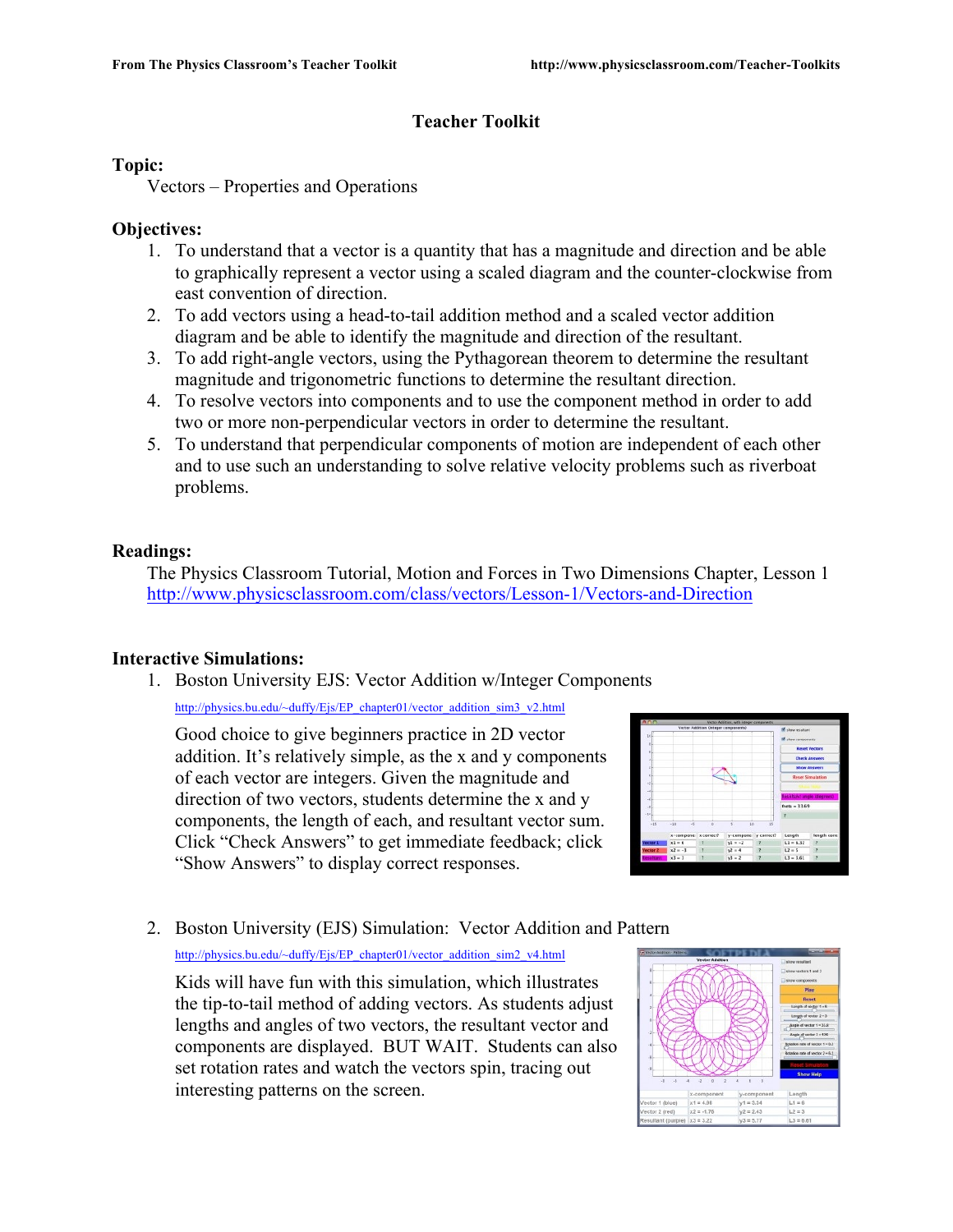# 3. Boston University EJS - Vector Addition

http://physics.bu.edu/~duffy/Ejs/EP\_chapter01/vector\_addition\_sim4\_v4.html

Students who have mastered vector addition with integers can move up to this simulation, which introduces vectors with non-integer lengths.

# 4. PhET Simulation: Vector Addition

# http://phet.colorado.edu/en/simulation/vector-addition

This interactive model lets students drag vectors onto a grid, change their length and angle, and sum them together. The magnitude, angle, and x/y components of each vector are automatically displayed in several formats. *For beginning learners, we suggest using one or both of the PhET Teacher-Contributed Lessons (see links directly below)*

PhET Vectors Lab Guide http://phet.colorado.edu/en/contributions/view/3140 This is a student guide created specifically for use with the simulation "Vector Addition". It provides explicit instructions on how to use the simulation, then presents a short assignment for using the model to calculate resultant vectors. Allow about 30 minutes. (86 kb Word document)

Virtual Vector Lab http://phet.colorado.edu/en/contributions/view/3047 This student guide, created by a high school teacher, provides structured guidance for students as they use the PhET simulation "Vector Addition". It gives detailed directions for using the simulation and scaffolded support for the tip-to-tail method and the Pythagorean Theorem. Allow two class periods.

5. The Riverboat Simulator

# http://www.physicsclassroom.com/shwave/rboat.cfm

This simulation from The Physics Classroom's Shockwave Physics Studios allow the user to vary the speed and direction of a boat crossing a river and the river speed and width in order to explore the effect of a variable on the time to cross the river and the distance traveled *downstream*. Comes with a proposed activity sheet:

http://www.physicsclassroom.com/shwave/rboatdirns.cfm.





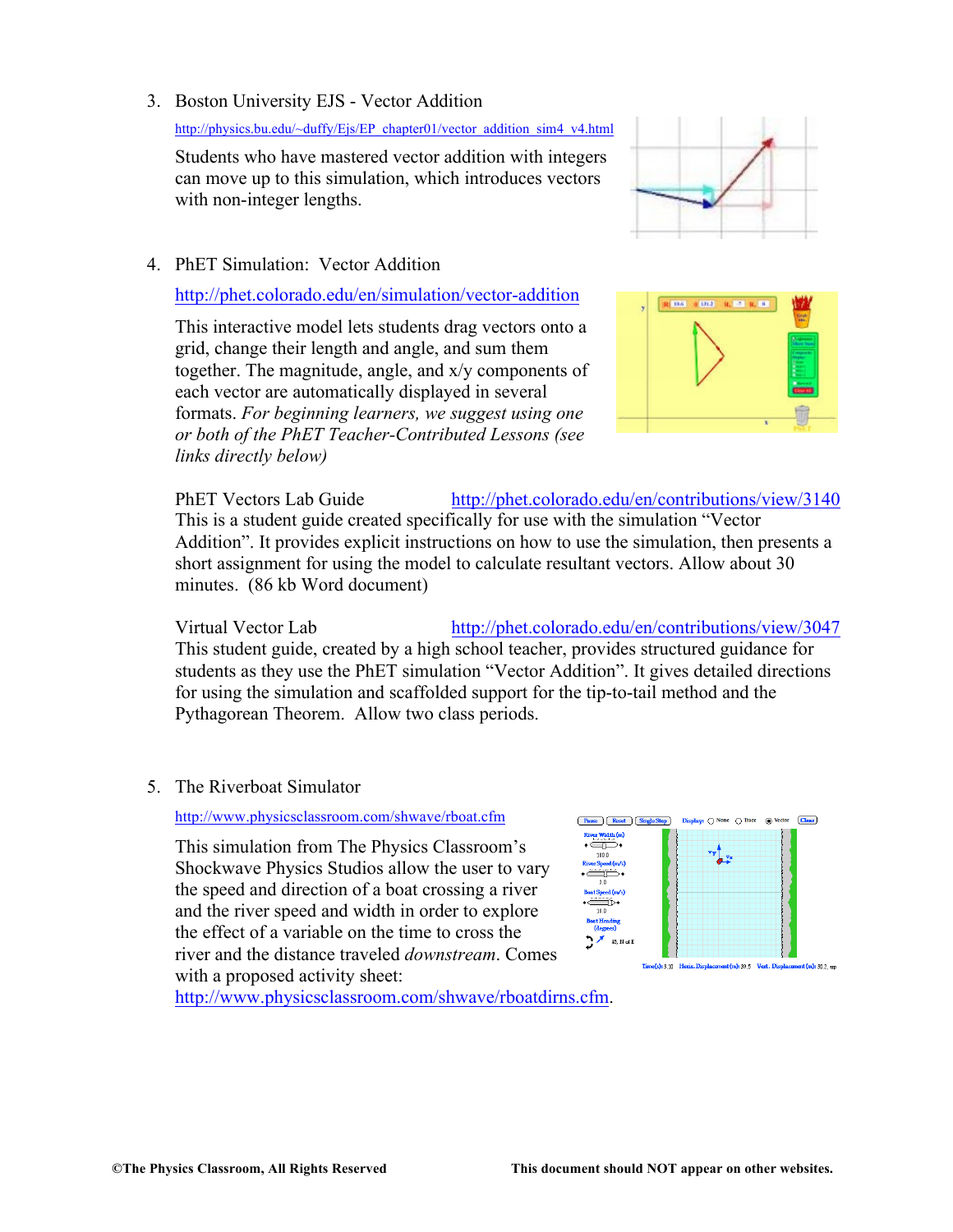#### **Video and Animation:**

1. Physlet Physics: Vector Decomposition

http://www.compadre.org/Physlets/mechanics/illustration3\_1.cfm

Very simple applet that lets you drag a single vector around the coordinate grid. It displays changing values of x and y components, magnitude, and direction as the vector moves. It was designed to support students as they learn to "decompose" a vector into component form, building a foundation to understand the reasoning behind the mathematics of vector quantities.

2. University of Arkansas Physics Department: Vector Calculator

http://comp.uark.edu/~jgeabana/java/VectorCalc.html

We like this tool for beginners because you can't enter components manually. The tool displays a coordinate plane with a grid of 10 square units. Click anywhere in the grid to create a blue vector, then click again to create a red vector. As you click or drag, the tool calculates the components, magnitude, and direction of the vectors. Click "Add" and watch as the parallelogram is constructed (sum vectors are

displayed alongside). Clicking and dragging within the grid gives students a way to get a feel for why vector math works.

3. Physlet Physics Exploration: Addition of Displacement Vectors

http://www.compadre.org/Physlets/mechanics/ex3\_1.cfm

To apply vector quantities, let your students try this animated problem. It starts with a red dot representing an airplane that ascends for 8 seconds at take-off. The task is to drag a second vector with a given displacement, then draw the resultant vector. (This exercise is available as an interactive animation or as a printable worksheet.)

4. Pfun Science: How to Find the Resultant of Three or More Vectors

https://www.youtube.com/watch?v=g\_TnqKX5ybY

This 15-minutevideo provides a very, very thorough explanation of how to find the resultant of 3 vectors – both graphically and algebraically. Could work well as part of a flipped lesson.







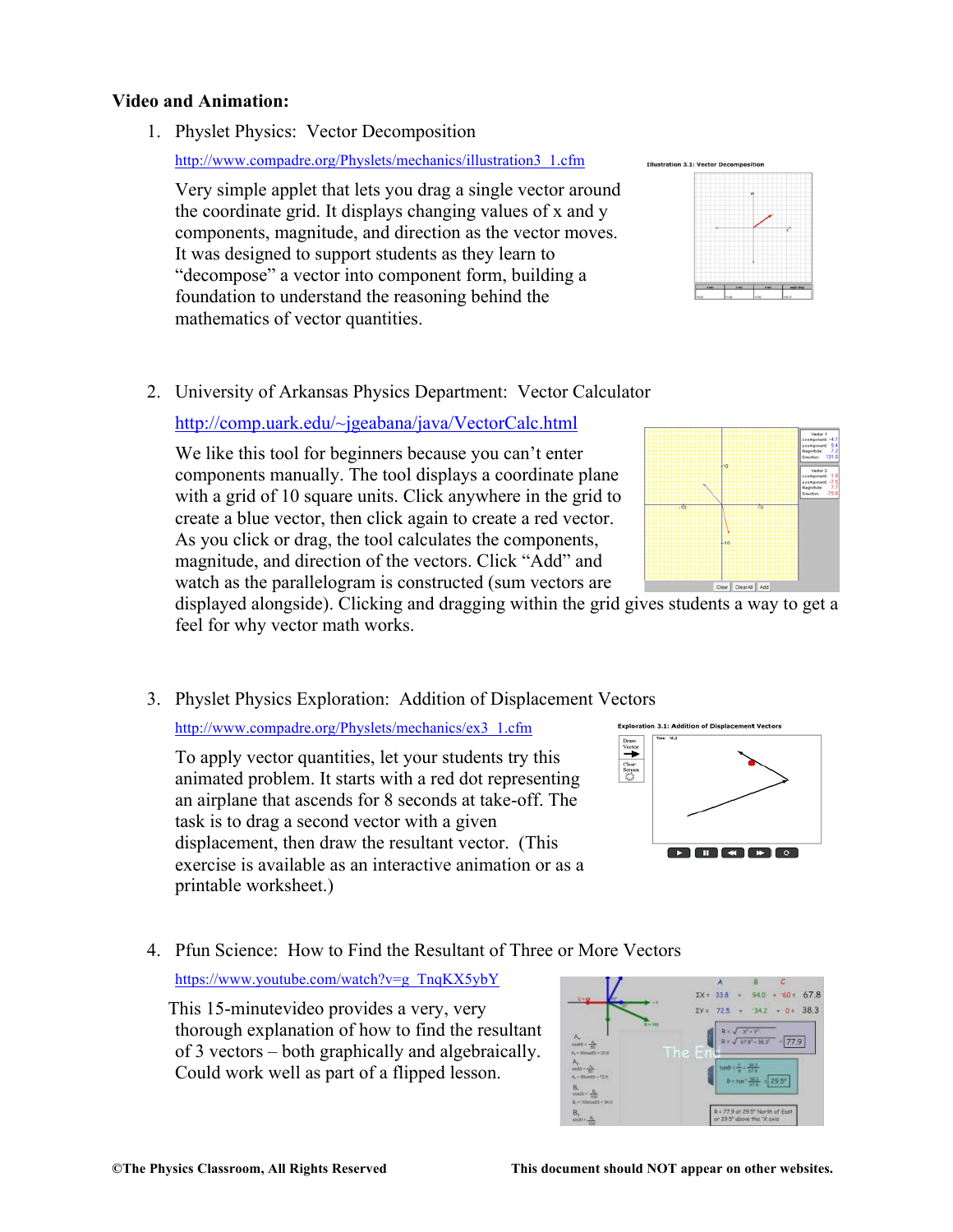5. NASA Glenn Research Center: Pythagorean Theorem Animation

http://www.grc.nasa.gov/WWW/K-12/airplane/pythag.html

Sometimes it helps beginners to explore how a geometric proof was constructed. This animation from NASA uses geometric overlays to show why the Pythagorean Theorem works. Background information on the Theorem and its historical use is included.



## **Labs and Investigations:**

- 1. The Physics Classroom, The Laboratory, Map Lab Students use a map (local, state, national) to analyze the mathematical relationships between the displacements of the individual *legs* of a two-legged and three-legged trip to the overall displacement.
- 2. The Physics Classroom, The Laboratory, As the Crow Flies Lab Students walk to an assigned location in the school, measuring the displacements along each *leg* of the walk. They use the individual displacements to determine the magnitude and direction of the resultant displacement to the assigned location.
- 3. The Physics Classroom, The Laboratory, Where Am I? Lab Students are given three vectors that lead to an unknown location in the school. Students must resolve each vector into a set of north-south and east-west displacements so they can walk out the path through the hallway to the destination. Students must then identify the unknown location (e.g., Room 332) and determine the overall resultant.
- 4. The Physics Classroom, The Laboratory, Road Trip Lab Students are provided a regional or national map with a starting location and three displacement vectors. A scale is used to determine where the three displacements – added consecutively – lead to. Students identify the final destination and use vector addition to determine the resultant displacement.
- 5. The Physics Classroom, The Laboratory, Crossing the River Lab Students use a riverboat simulator to determine the effect of varying boat speed, river speed and river width upon the time to cross the river and the distance traveled downstream.

Link: http://www.physicsclassroom.com/lab#vp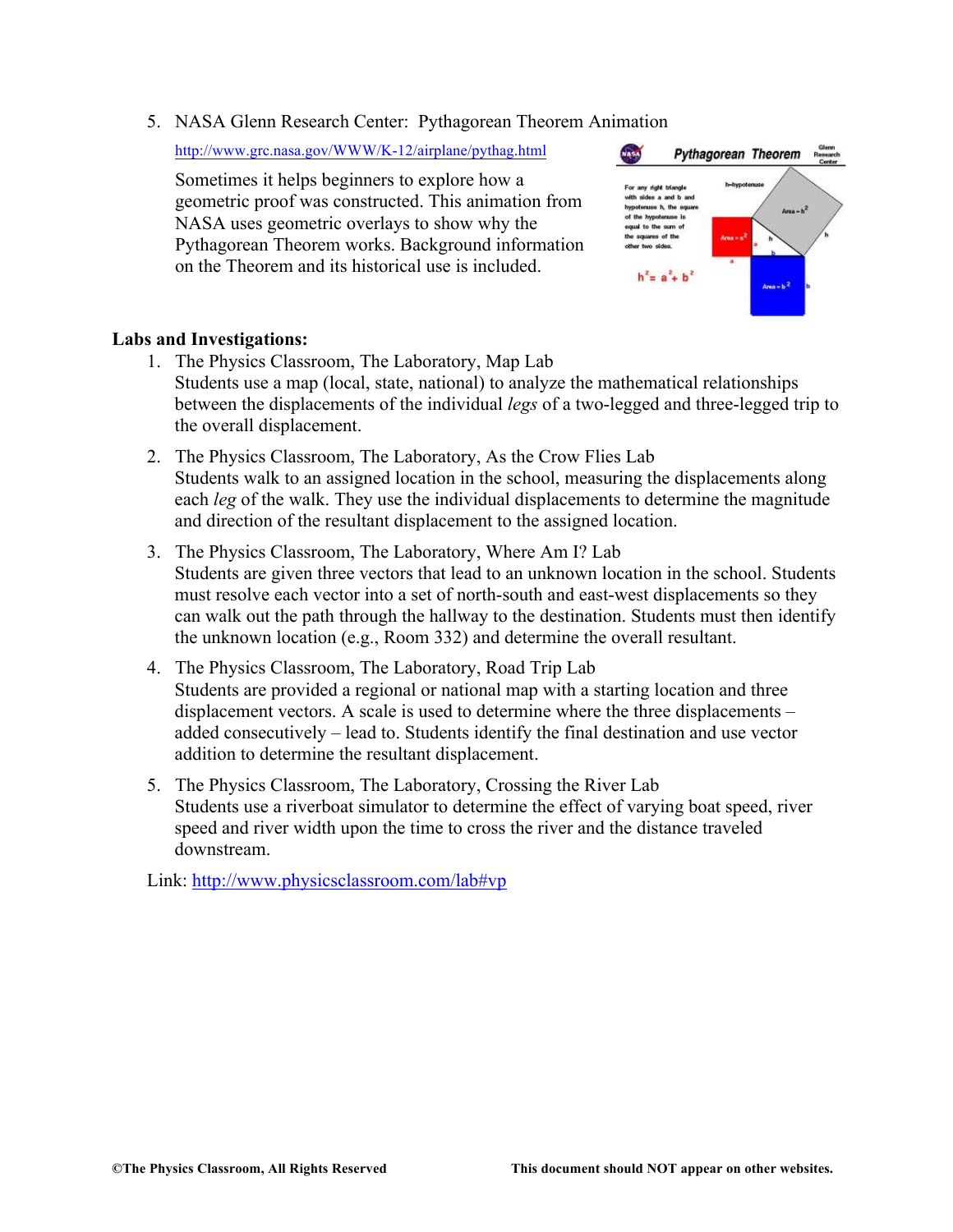#### **Demonstration Ideas:**

1. University of Toronto: Adding Two Vectors Animation-Based Demonstration

http://faraday.physics.utoronto.ca/PVB/Harrison/Flash/Vectors/Add2Vectors.html

This simple but elegant simulation illustrates the commutative property of vector addition. It would make a good classroom demo or springboard for discussion of why, given two vectors in a plane, the sum will be the same in either way you connect a tip to a tail.

2. University of Calgary Physics Department: Vector Animations

http://canu.ucalgary.ca/map/content/vectors/

If you have patience, this collection offers a treasure trove of animated exercises relating to vector operations. It's assembled in  $\vec{a} \cdot \vec{b} \cdot \vec{c}$ a modular format consisting of interactive models, explanations, and sample assessments. Animated screens walk the student stepby-step through the basics of vector addition, subtraction, resolution, dot products, and cross products. The directory isn't really intuitive ... when in doubt, click on the files titled "Simulate".

3. Vectors for Physics and Calculus Students: Mac3 Project

http://www.mac3.matyc.org/vectors/vectors\_main.html

This unique resource is the brainchild of a collaboration of physics and mathematics instructors who aim to tackle "the problem" of a lack of cohesion between how vector operations are taught in physics vs. mathematics courses. No wonder students are confused when vector notations, units, and descriptions vary from one

 $(10.5, 5.2)$  $(-1, 3)$ 5 10  $(-2.5, -2)$ Part of Mac3 Power Point tutorial

discipline to the other. The link takes you to the shorter presentation of "The Problem", plus a 45-page presentation for use in the classroom.



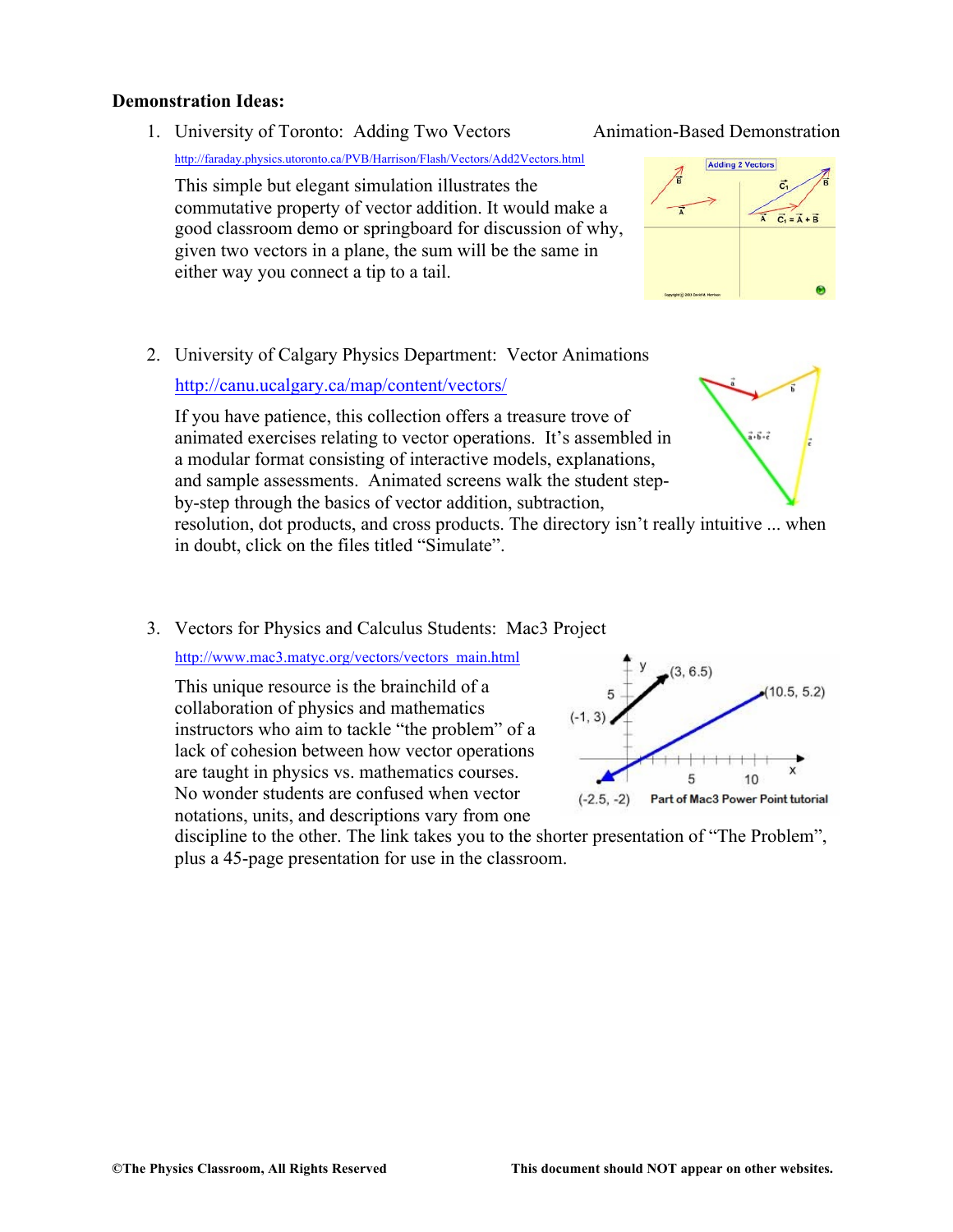## **Minds On Physics Internet Modules:**

The Minds On Physics Internet Modules are a collection of interactive questioning modules that target a student's conceptual understanding. Each question is accompanied by detailed help that addresses the various components of the question.

- 1. Vectors and Projectile Module, Ass't VP1 Direction of Vectors
- 2. Vectors and Projectile Module, Ass't VP2 Vector Addition Diagrams
- 3. Vectors and Projectile Module, Ass't VP3 Vector Addition Applications
- 4. Vectors and Projectile Module, Ass't VP4 Adding Right Angle Vectors
- 5. Vectors and Projectile Module, Ass't VP5 Vector Components
- 6. Vectors and Projectile Module, Ass't VP6 Velocity and River Boats

Link: http://www.physicsclassroom.com/mop

# **Concept Building Exercises:**

- 1. The Curriculum Corner, Vectors and Projectiles, Vector Representation
- 2. The Curriculum Corner, Vectors and Projectiles, Addition of Vectors
- 3. The Curriculum Corner, Vectors and Projectiles, Vector Resolution and Vector Addition
- 4. The Curriculum Corner, Vectors and Projectiles, Vector Addition by Components
- 5. The Curriculum Corner, Vectors and Projectiles, Relative Velocity Riverboat Problems

Link: http://www.physicsclassroom.com/curriculum/vectors

# **Problem-Solving Exercises:**

1. The Calculator Pad, Vectors and Projectiles, Problems #1 - #20 Link: http://www.physicsclassroom.com/calcpad/vecproj

# **Real Life Connections:**

1. CIESE Real-Time Data Project: Navigational Vectors

http://ciese.org/curriculum/vectorproj/

Do your students ask, "When will we ever use this?" This project-based unit can help bridge the gap between vector concepts and use of vector operations by real people in authentic situations. Activities (which can be parsed out) include reading real-time weather maps, tracking airplanes flying in U.S. skies, calculating vector components, analyzing effects of wind velocity, and completing training similar to a private pilot certification program.

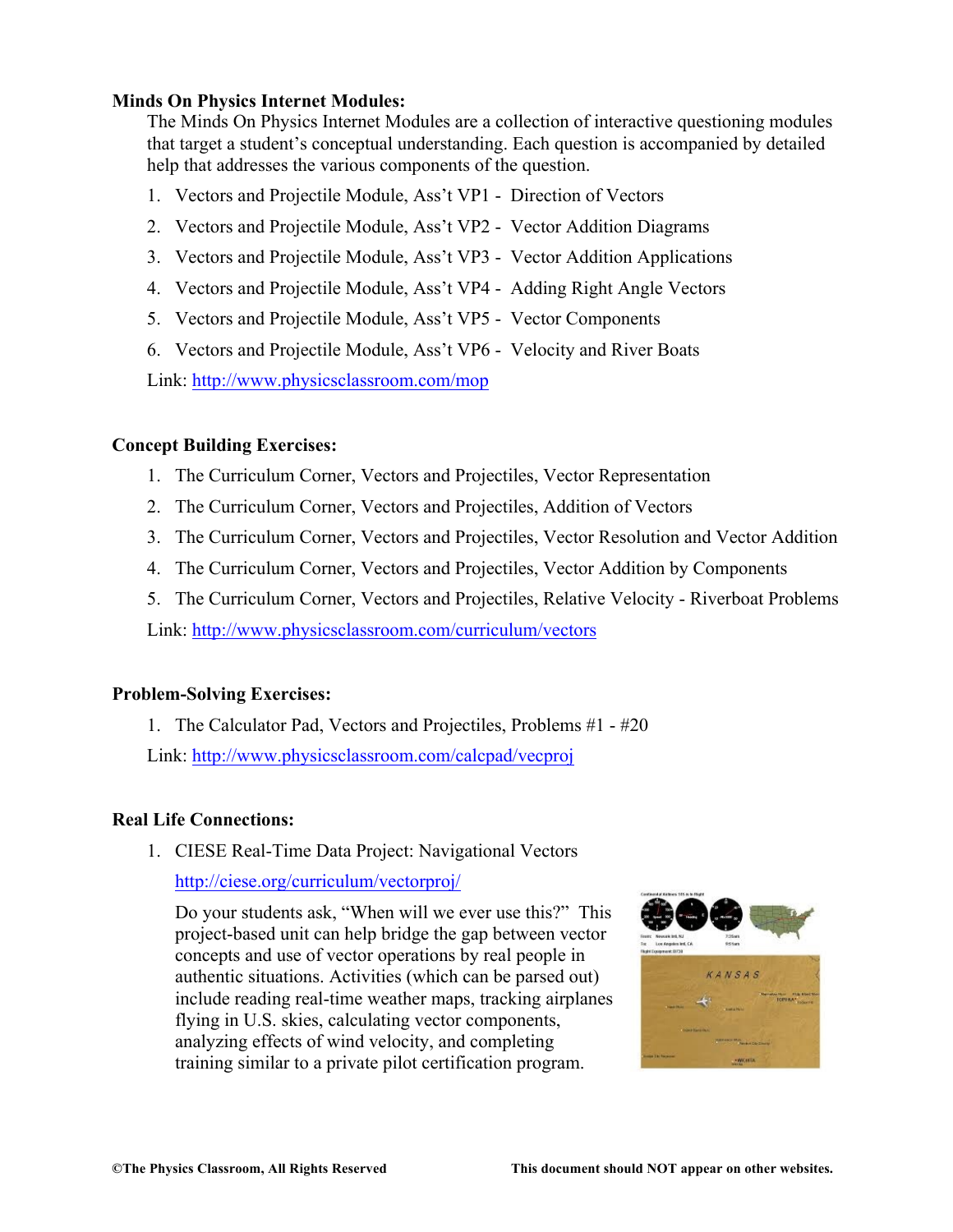2. NASA Dryden Flight Research Center: Space Vectors

http://www.nasa.gov/pdf/740534main\_Precal-ED\_Space%20Vectors.pdf

This complete lesson was developed for pre-calc students who have completed a course in trigonometry. It introduces vectors in 3 dimensions, thus requires prior knowledge of spherical coordinates, azimuth, elevation, range, and vector notation. Students will use Google Earth to find their school, using NASA's naming conventions for longitude & latitude. Then students will



use spherical coordinates and vector addition to find position coordinates of the international space shuttle with respect to the Earth's center and Dryden Flight Research Center.

## **Common Misconceptions**

1. The Order of Vector Addition Does Not Matter

Students are often under the impression that the resultant of two or more vectors depends upon the order in which they are added. This misconception can be easily dispelled by simply having students measure out two right-angled vectors in the two different orders. The destination is the same despite the order in which they are added.

2. Perpendicular Components

The independence of perpendicular components of motion is an important principle derived from a unit on vectors that will foster a better understanding of projectile motion. An alteration in a north-south component of motion will not affect an east-west component of motion. This principle is most easily reinforced by a study of the motion of a riverboat heading straight across a river. A change in the riverboat speed does not affect the distance that the boat travels down the river. In a similar manner, a change in the horizontal velocity of a projectile does not affect the time required for the projectile to fall to the ground. Perpendicular components of motion are independent of each other.

## **Physics Education Research**

1. This article from the University of Monterrey Physics Education Research group discusses results of a large study gauging the understanding of vector concepts among 2,000+ college students. Areas of strength included representing x and y components, calculating magnitude, finding vector sums, and calculation of dot and cross products using given equations. However, even after 3 courses in physics, the students showed surprising weakness in calculating vector direction, subtraction of vectors in 2D, and geometric interpretations of dot and cross products.

http://www.compadre.org/PER/document/ServeFile.cfm?ID=13098&DocID=3633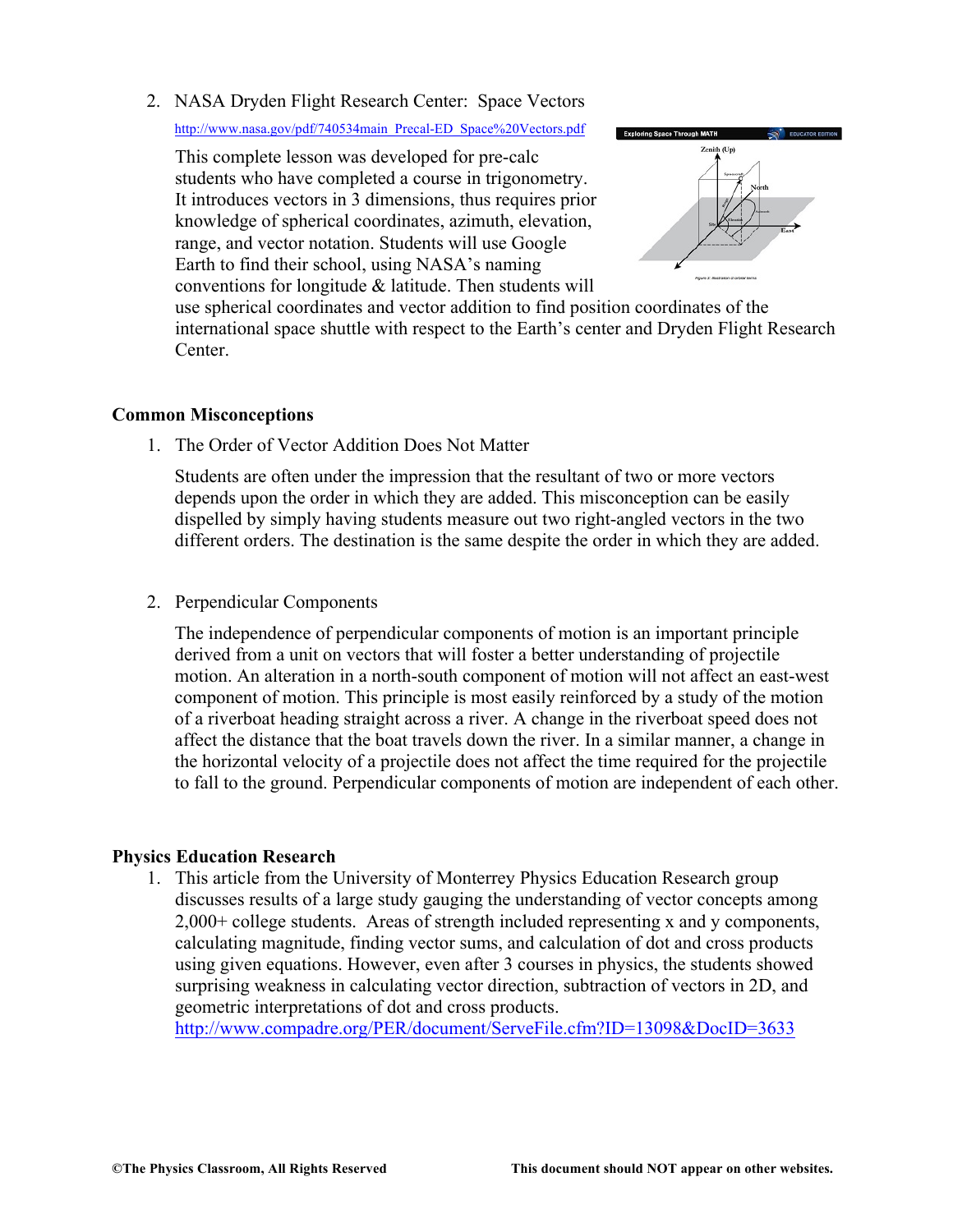2. Physics Education Research Conference Proceedings Annotated Collection

Student difficulties with vector concepts are often pervasive, extending persistently beyond high school through multiple undergraduate courses in physics and engineering. In the past two years, PER (physics education research) has



focused more on error patterns and promising interventions. Click the link below for an annotated collection of the most relevant research publications we found for you. (All are in condensed formats and available for free download.)

http://www.thephysicsfront.org/filingcabinet/share.cfm?UID=3404&FID=37538&code=3B9D7499DA

3. PER Examples: Vector Subtraction Interactive Homework Problem

Great interactive problem to help students overcome difficulties with vector subtraction. It takes learners step-by-step through a conceptual analysis, then proceeds to a strategic analysis with explicit support for setting up equations appropriately. Finally, the learner will perform the math with scaffolded help available at each waypoint. Questions are carefully crafted to promote success without spoon-feeding answers.



http://research.physics.illinois.edu/per/IE/ie.pl?phys101/ie/01/vectors#waypoint

# **Standards:**

# **A. Next Generation Science Standards (NGSS) – Grades 9-12**

# **Crosscutting Concepts**

**Scale, Proportion, and Quantity**

**•** High School: Algebraic thinking is used to examine scientific data and predict the effect of a change in one variable on another.

# **Science and Engineering Practices**

# **Practice #2 – Developing and Using Models**

- **•** Use a model to predict the relationships between systems or between components of a system.
- **•** Use a model to provide mechanistic accounts of phenomena.

# **Practice #3 – Planning and Carrying Out Investigations**

• Plan and conduct an investigation individually and collaboratively to produce data to serve as the basis for evidence, and in the design: decide on types, how much, and accuracy of data needed to produce reliable measurements and consider limitations on the precision of the data (e.g., number of trials, cost, risk, time), and refine the design accordingly.

# **Practice #4 – Analyzing and Interpreting Data**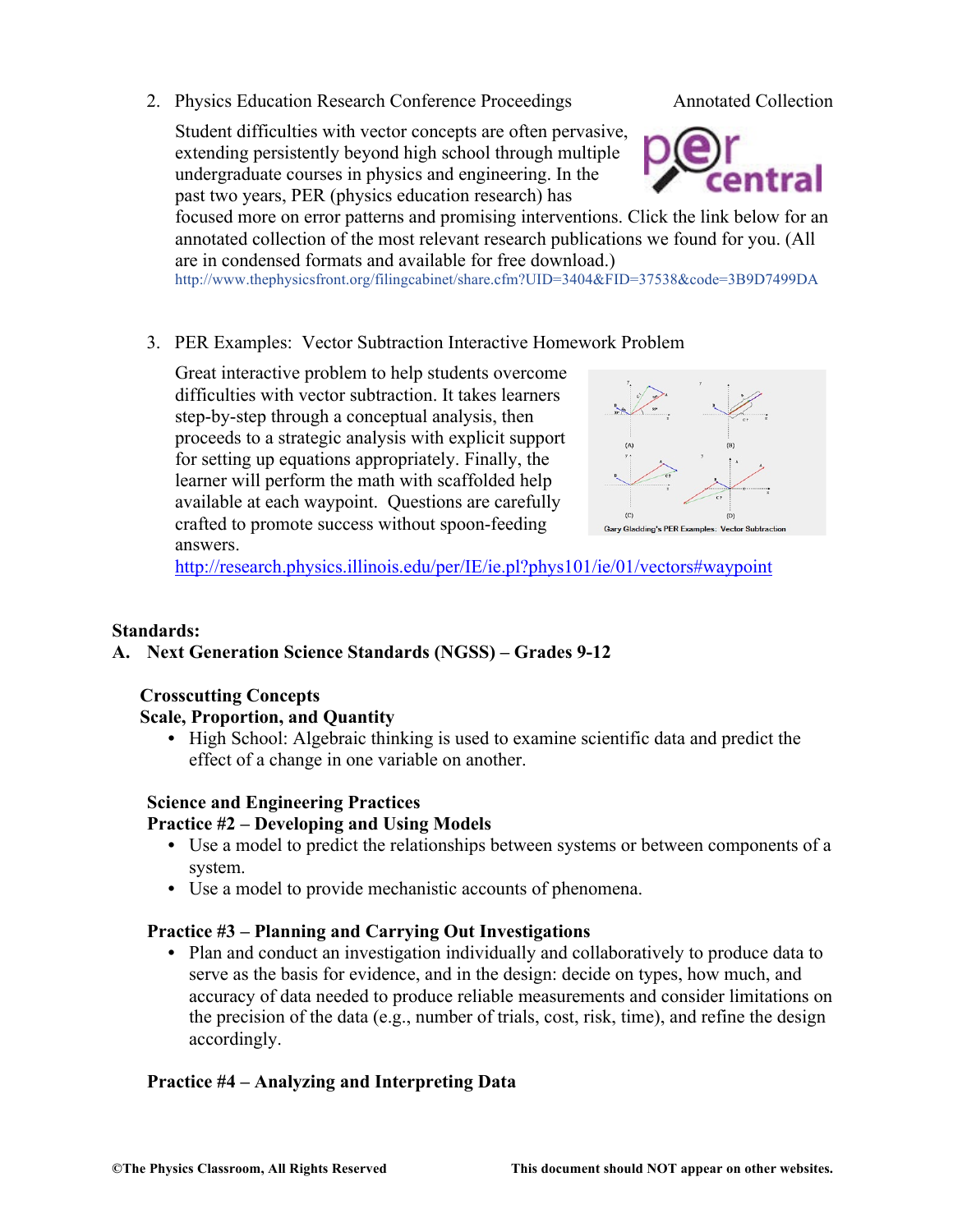- **•** Analyze data using tools, technologies, and/or models (e.g., computational, mathematical) in order to make valid and reliable scientific claims or determine an optimal design solution.
- **•** Analyze data using computational models in order to make valid and reliable scientific claims.

## **Practice #5 – Using Mathematics and Computational Thinking**

- **•** Use mathematical representations of phenomena to describe explanations.
- **•** Create a computational model or simulation of a phenomenon, process, or system
- **•** Use mathematical representations of phenomena to support and revise explanations

## **Practice #8 – Obtaining, Evaluating, and Communicating Information**

**•** Communicate scientific information about phenomena in multiple formats (including orally, graphically, textually, and mathematically)

## **B. Common Core Standards for Mathematics (CC) – Grades 9-12 Standards for Mathematical Practice:**

- MP.2 Reason abstractly and quantitatively
- MP.4 Model with mathematics
- MP.6 Attend to precision

## **High School Algebra: Seeing Structure in Expressions**

- **• A-SSE.A.b:** Interpret complicated expressions by viewing one or more of their pairs as a single entity
- **• A-SSE.2:** Use the structure of an expression to rewrite it.

# **High School Algebra: Creating Equations**

- **• A-CED.2** Create equations in two or more variables to represent relationships between quantities, graph equations on coordinate axes with labels and scales
- **• A-CED.4** Rearrange formulas to highlight a quantity of interest, using the same reasoning as in solving equations

## **High School Functions: Interpreting Functions**

- **F-IF.4:** For a function that models a relationship between two quantities, interpret key features of graphs and tables in terms of the quantities, and sketch graphs showing key features given a verbal description of the relationship.
- **• F-IF.5:** Relate the domain of a function to its graph and, where applicable, to the quantitative relationship it describes.

## **High School Functions: Building Functions**

- **• F-BF.4.b:** Verify by composition that one function is the inverse of another.
- **• F-BF.5:** Understand the inverse relationship between exponents and logarithms and use this relationship to solve problems involving logarithms and exponents.

## **High School Functions: Linear, Quadratic, and Exponential Models**

**• F-LE.5:** Interpret the parameters in a linear or exponential function in terms of a context.